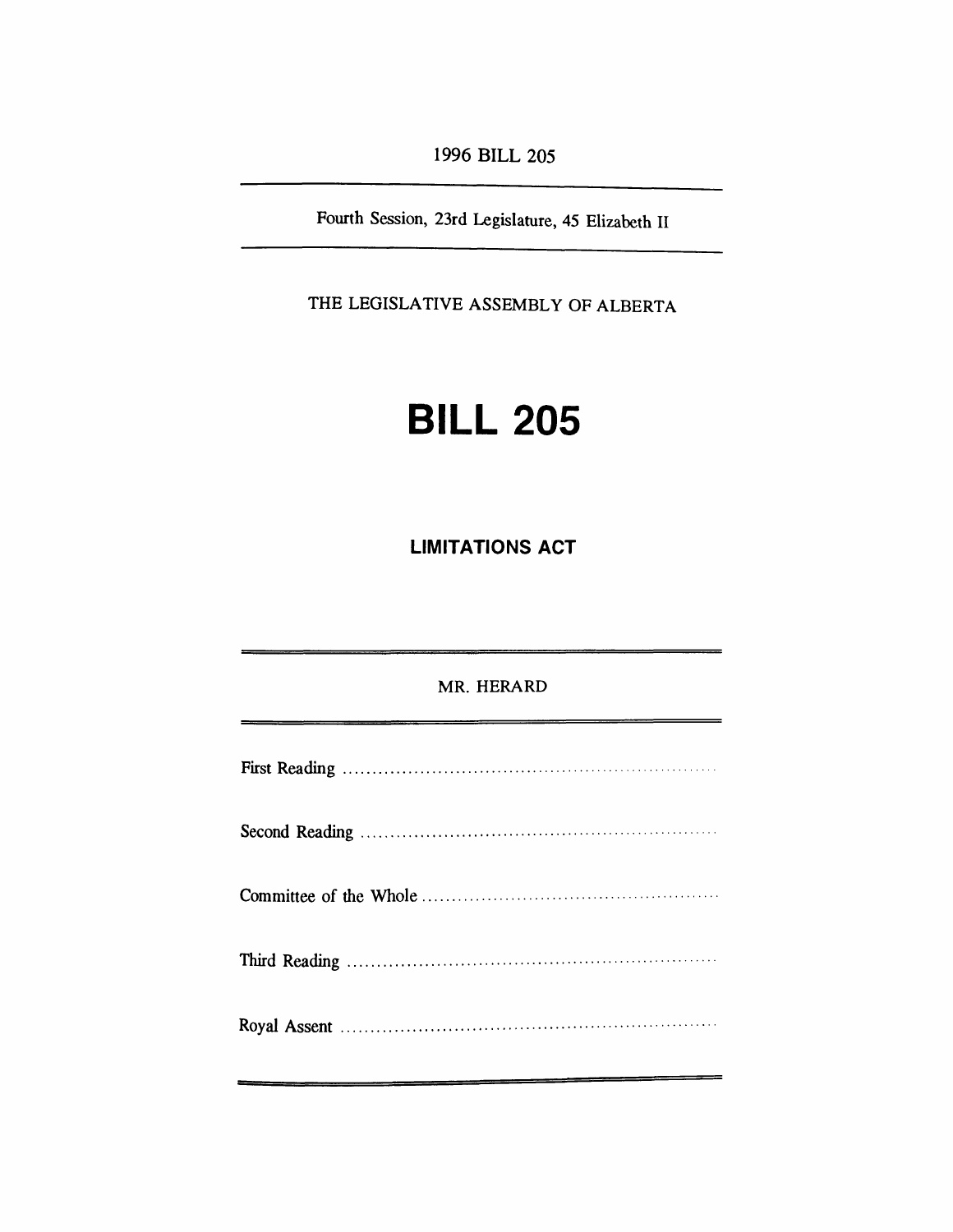*Bill 205 Mr. Herard*

## *BILL 205*

*1996*

## *LIMITATIONS ACT*

*(Assented to , 1996)*

*HER MAJESTY, by and with the advice and consent of the Legislative Assembly of Alberta, enacts as follows:*

*Definitions 1 In this Act,*

 $\mathcal{L}^{\text{max}}$  and

- *(a) "claim" means a matter giving rise to a civil proceeding in which a claimant seeks a remedial order;*
- *(b) "claimant" means the person who seeks a remedial order;*
- *(c) "defendant" means a person against whom a remedial order is sought;*
- *(d) "enforcement order" means an order or writ made by a court for the enforcement of a remedial order;*
- *(e) "injury" means*
	- *(i) personal injury,*
	- *(ii) property damage,*
	- *(iii) economic loss,*
	- *(iv) non-performance of an obligation, or*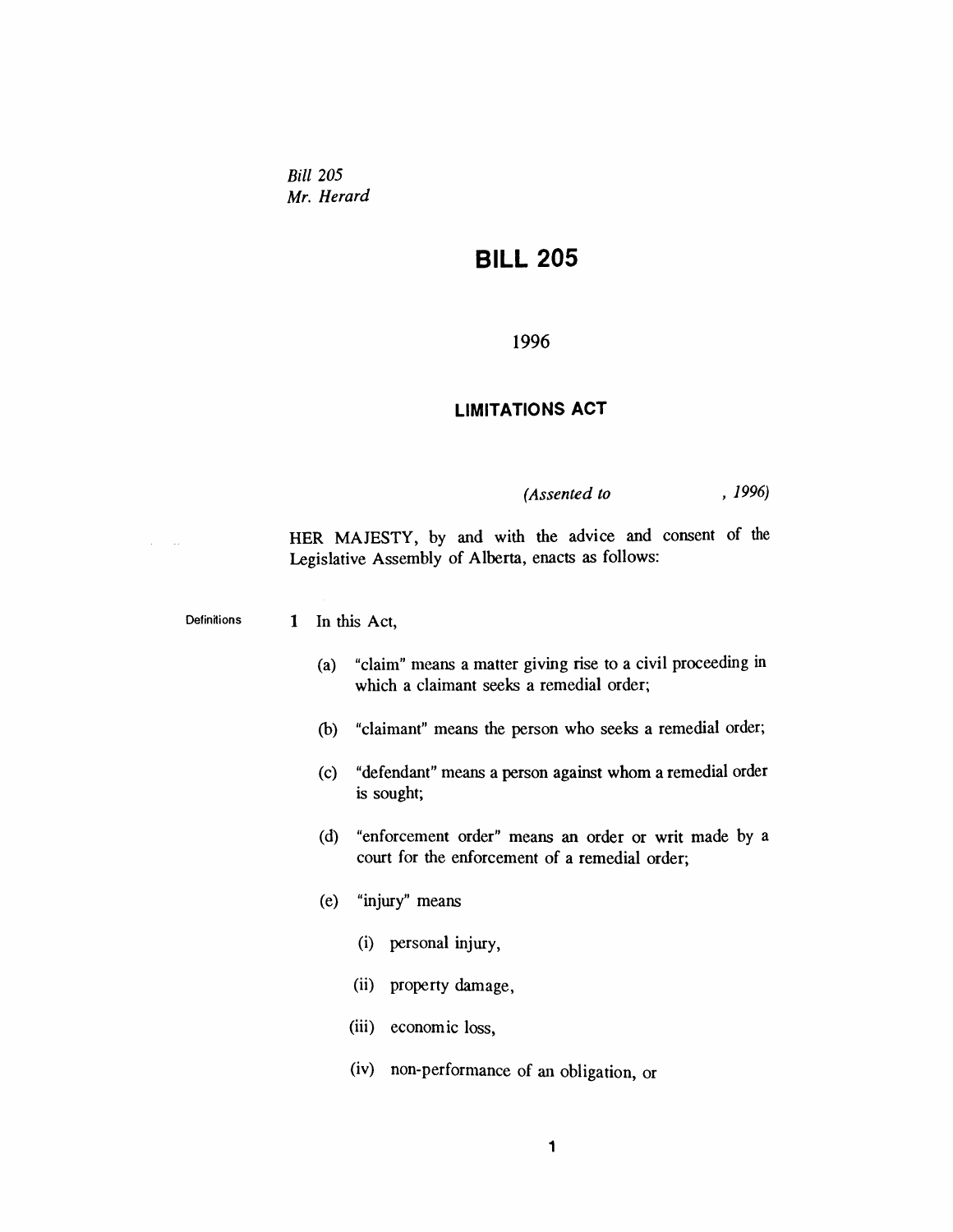- *(v) in the absence of any of the above, the. breach of a duty;*
- *(f) "law" means the law in force in the Province, and includes*
	- *(i) statutes,*
	- *(ii) judicial precedents, and*
	- *(iii) regulations;*
- *(g) "limitation provision" includes a limitation period or notice provision that has the effect of a limitation period;*
- *(h) "person under disability" means*
	- *(i) a minor, or*
	- *(ii) an adult who is unable to make reasonable judgments in respect of matters relating to the claim;*
- *(i) "remedial order" means a judgment or an order made by a court in a civil proceeding requiring a defendant to comply with a duty or to pay damages for the violation of a right, but excludes*
	- *(i) a declaration of rights and duties, legal relations or personal status,*
	- *(ii) the enforcement of a remedial order,*
	- *(iii) judicial review of the decision, act or omission of a person, board, commission, tribunal or other body in the exercise of a power conferred by statute, or*
	- *(iv) habeas corpus;*
- *(j) "right" means any right under the law and "duty" has a correlative meaning;*
- *(k) "security interest" means an interest in property that secures the payment or other performance of an obligation.*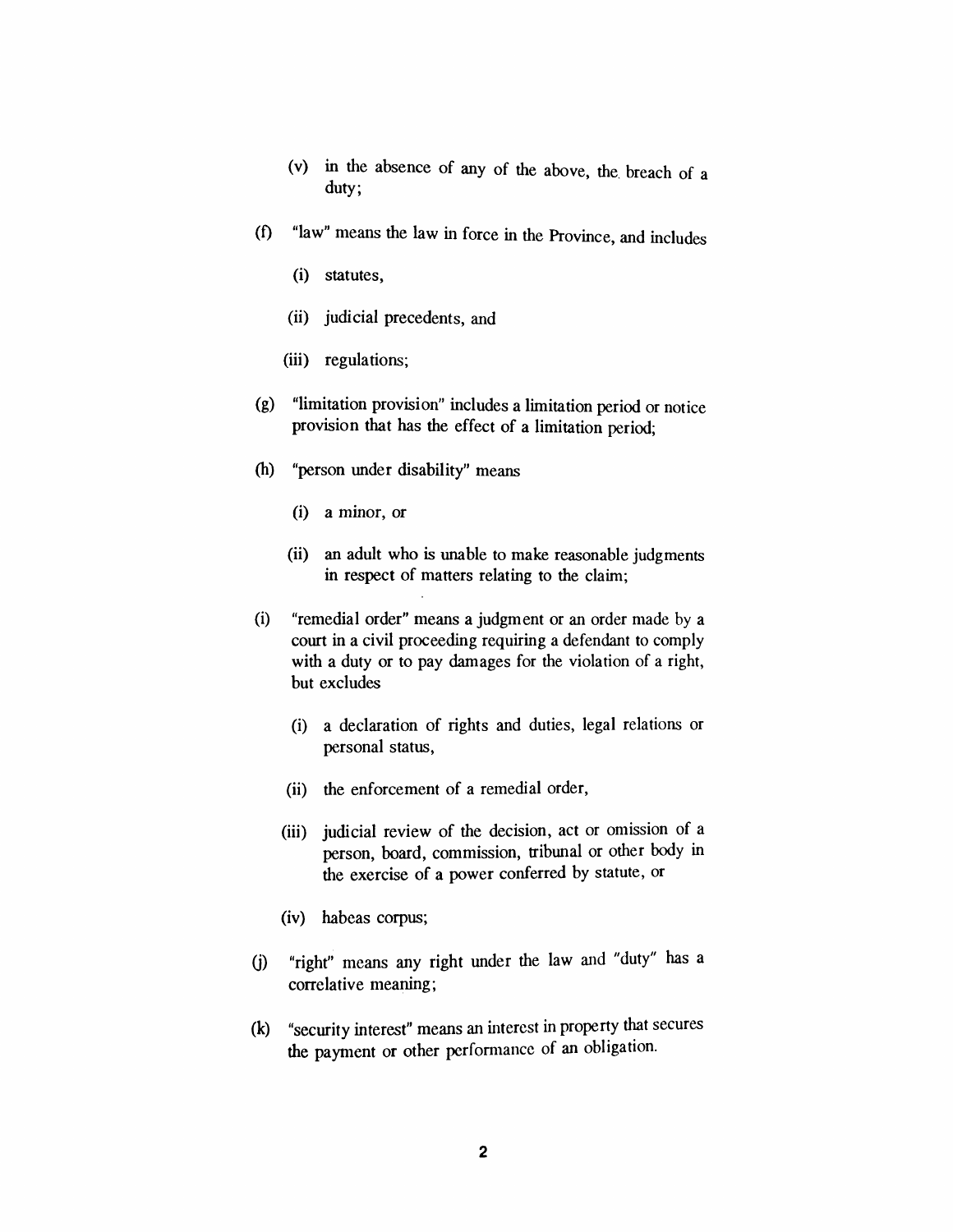- *Application 2(1) Except as provided in subsection (2), this Act is applicable to any claim, including a claim to which this Act can apply arising under any law that is subject to the legislative jurisdiction of the Parliament of Canada, if*
	- *(a) the remedial order is sought in a proceeding before a court created by the Province, or*
	- *(b) the claim arose within the Province and the remedial order is sought in a proceeding before a court created by the Parliament of Canada.*
	- *(2) This Act does not apply where a claimant seeks*
		- *(a) a remedial order based on adverse possession of real property owned by the Crown, or*
		- *(b) a remedial order the granting of which is subject to a limitation provision in any other enactment of the Province.*
	- *(3) The Crown is bound by this Act.*

*Limitation periods 3(1) Subject to section 11, if a claimant does not seek a remedial order within*

- *(a) 2 years after the date on which the claimant first knew, or in his circumstances ought to have known,*
	- *(i) that the injury for which he seeks a remedial order had occurred,*
	- *(ii) that the injury was to some degree attributable to conduct of the defendant, and*
	- *(iii) that the injury, assuming liability on the part of the defendant, was sufficiently serious to have warranted bringing a proceeding,*
- *or*
- *(b) 10 years after the claim arose,*

*whichever period expires first, the defendant, upon pleading this Act as a defence, is entitled to immunity from liability in respect of the*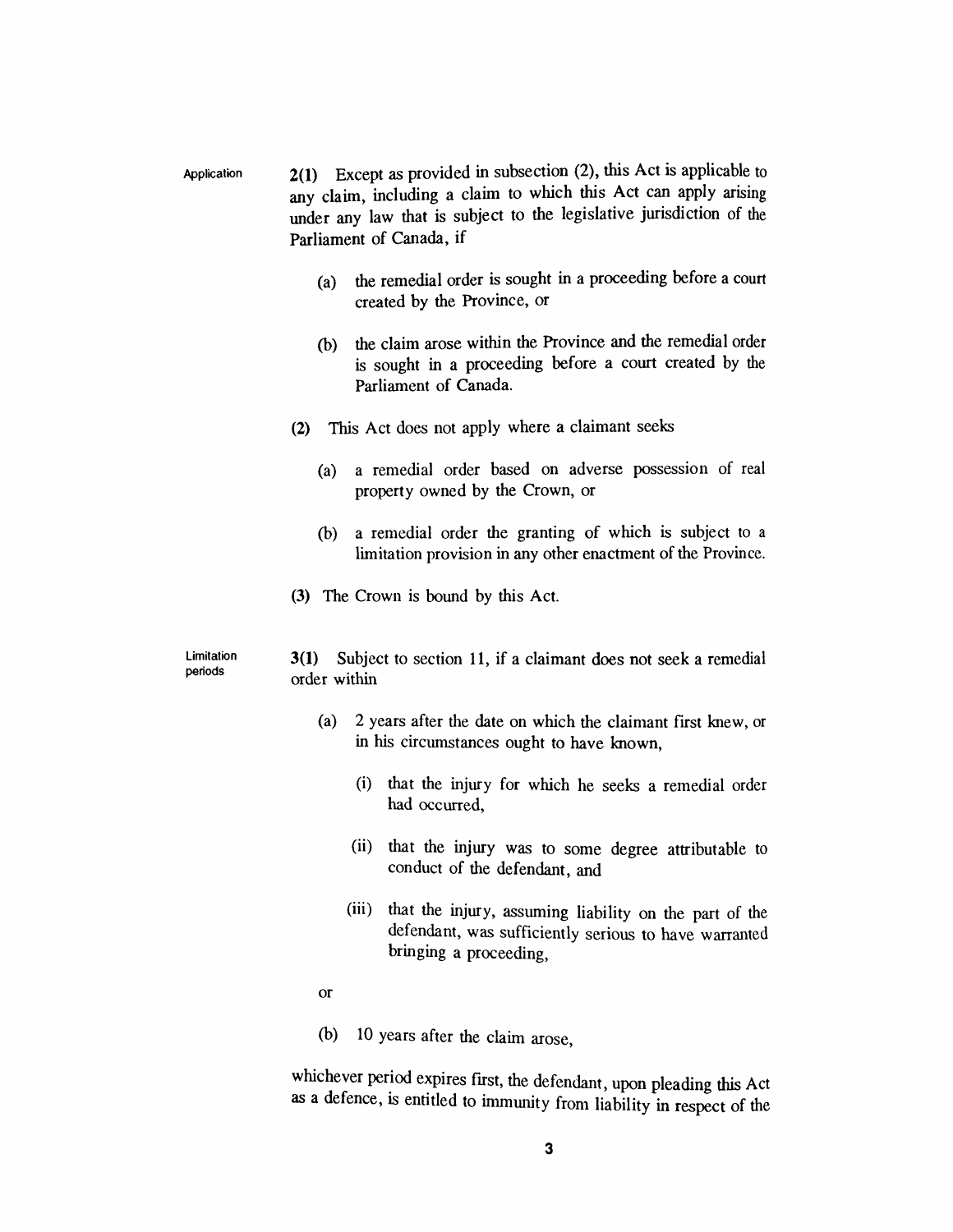*claim.*

- *(2) The limitation period provided by subsection (1)(a) begins*
	- *(a) against a successor owner of a claim when either a predecessor owner or the successor owner of the claim first acquired or ought to have acquired the knowledge prescribed in subsection (1)(a);*
	- *(b) against a principal when either*
		- *(i) the principal first acquired or ought to have acquired the knowledge prescribed in subsection (1)(a), or*
		- *(ii) an agent with a duty to communicate the knowledge prescribed in subsection (1)(a) to the principal, first actually acquired that knowledge,*
	- *and*
	- *(c) against a personal representative of a deceased person as a successor owner of a claim, at the earliest of the following times*
		- *(i) when the deceased owner first acquired or ought to have acquired the knowledge prescribed in subsection (1)(a), if he acquired the knowledge more than <sup>2</sup> years before his death,*
		- *(ii) when the representative was appointed, if he had the knowledge prescribed in subsection (1)(a) at that time, or*
		- *(iii) when the representative first acquired or ought to have acquired the knowledge prescribed in subsection (1)(a), if he acquired the knowledge after his appointment.*
- *(3) For the purposes of subsection (1)(b),*
	- *(a) a claim or any number of claims based on any number of breaches of duty, resulting from a continuing course of conduct or a series of related acts or omissions arises when the conduct terminated or the last act or omission occurred,*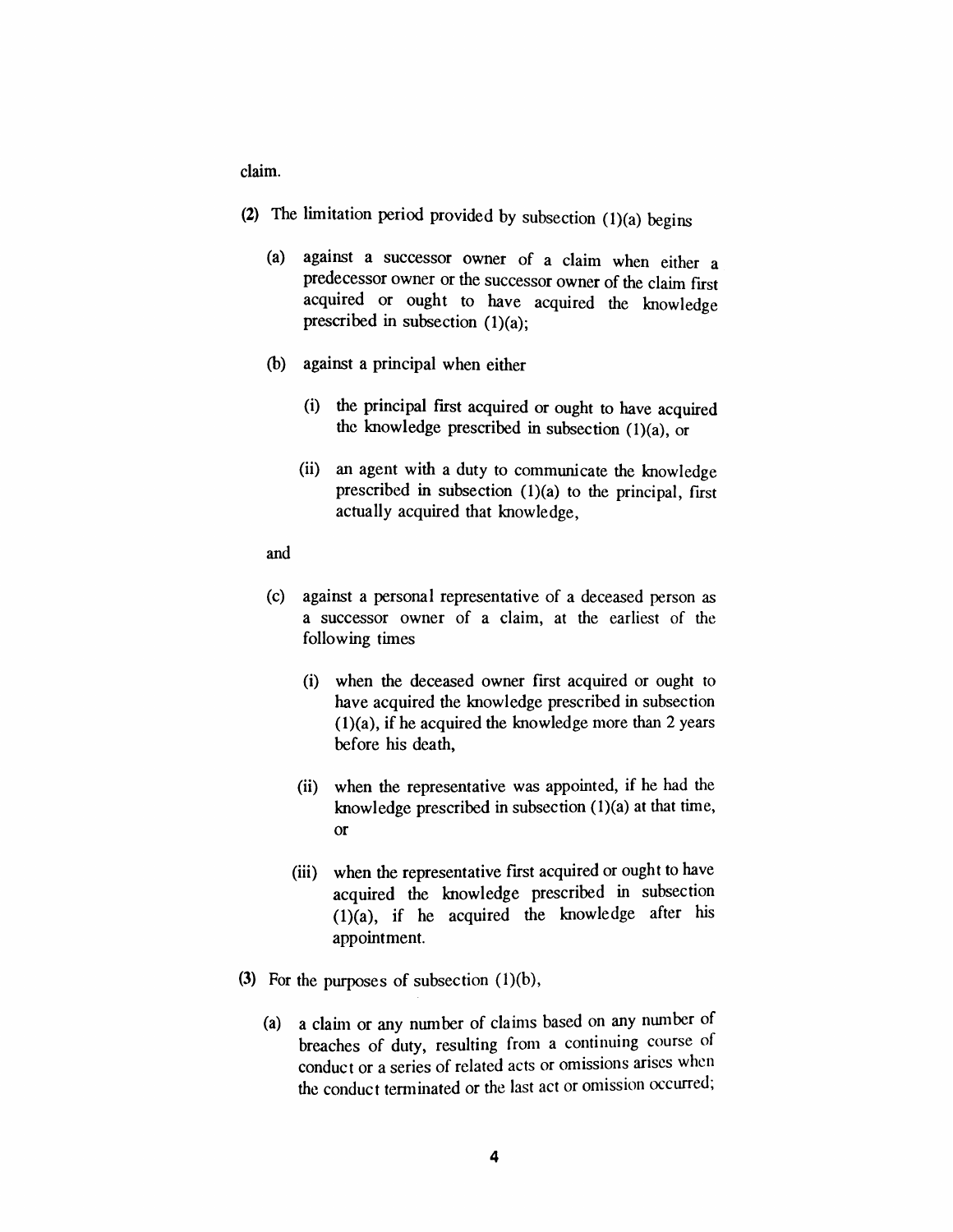- *(b) a claim based on a breach of a duty arises when the conduct, act or omission occurred;*
- *(c) a claim based on a demand obligation arises when a default in performance occurred after a demand for performance was made;*
- *(d) a claim in respect of a proceeding under the Fatal Accidents Act arises when the conduct which caused the death, upon which the claim is based, occurred;*
- *(e) a claim for contribution arises when the claimant for contribution was made a defendant in respect of, or incurred a liability through the settlement of, a claim seeking to impose a liability upon which the claim for contribution could be based, whichever first occurs.*

*(4) The limitation period provided by subsection (1)(a) does not apply where a claimant seeks a remedial order for possession of real property, including a remedial order under section 60 of the Law of Property Act.*

- *(5) Under this section,*
	- *(a) the claimant has the burden of proving that a remedial order was sought within the limitation period provided by subsection (1)(a), and*
	- *(b) the defendant has the burden of proving that a remedial order was not sought within the limitation period provided by subsection (1)(b).*
- *Acquiescence or laches 4 Nothing in this Act precludes a court from granting a defendant immunity from liability under the equitable doctrines of acquiescence or laches, notwithstanding that the defendant would not be entitled to immunity pursuant to this Act.*
- *Concealment 5(1) The operation of the limitation period provided by section 3(1)(b) is suspended during any period of time that the defendant fraudulently concealed the fact that the injury for which a remedial order is sought had occurred.*
	- *(2) Under this section, the claimant has the burden of proving that*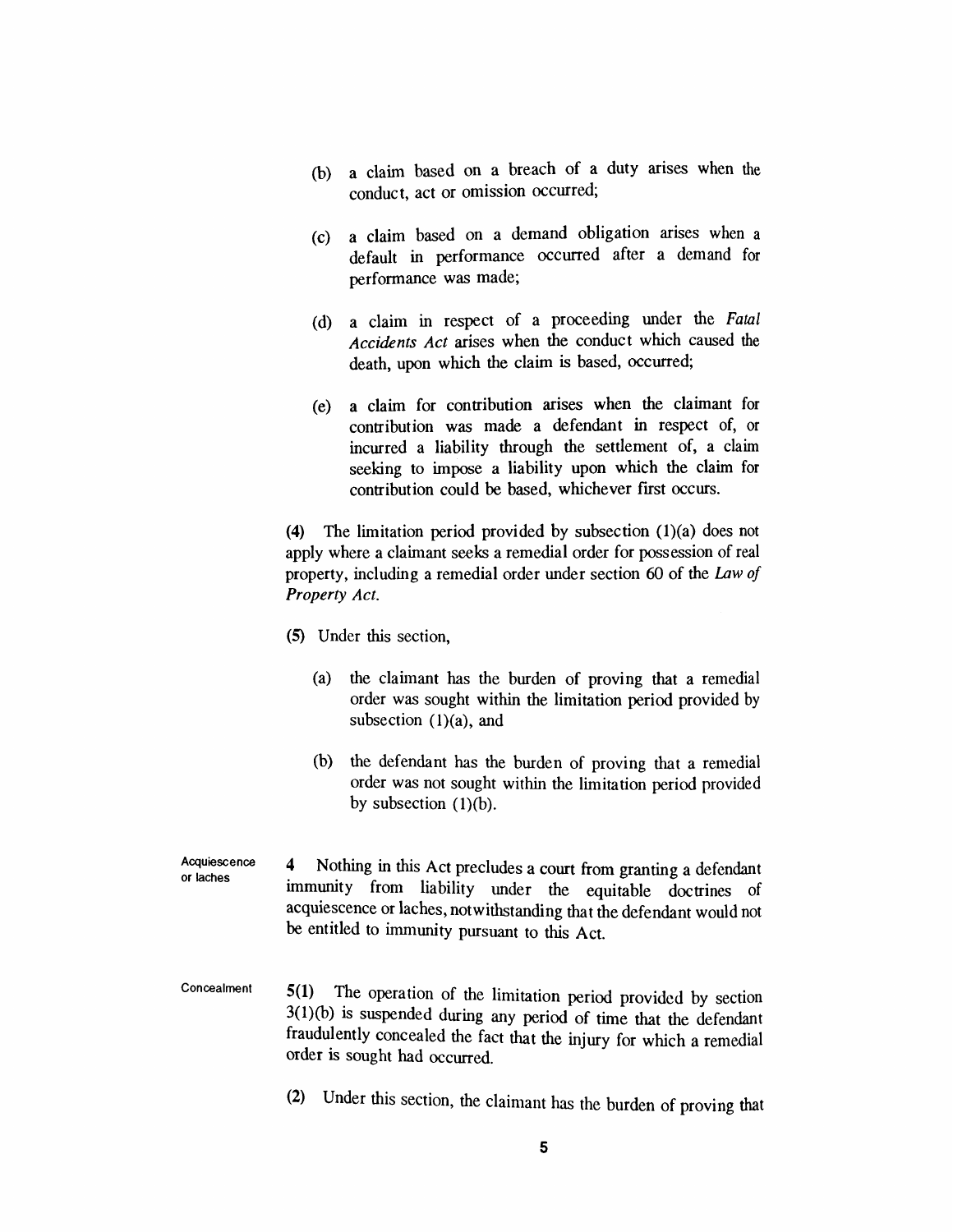*the operation of the limitation period provided by section 3(1)(b) was suspended.*

*Persons under disability 6(1) The operation of the limitation periods provided by this Act is suspended during any period of time that the claimant was a person under disability.*

> *(2) Under this section, the claimant has the burden of proving that the operation of the limitation periods provided by this Act was suspended.*

*Claims added to a proceeding 7(1) Notwithstanding the expiration of the relevant limitation period, when a claim is added to a proceeding previously commenced, either through a new pleading or an amendment to pleadings, the defendant is not entitled to immunity from liability in respect of the added claim if the requirements of either subsection (2), (3) or (4) are satisfied.*

- *(2) When the added claim*
	- *(a) is made by a defendant in the proceeding against a claimant in the proceeding, or*
	- *(b) does not add or substitute a claimant or a defendant, or change the capacity in which a claimant sues or a defendant is sued,*

*the added claim must be related to the conduct, transaction or events described in the original pleading in the proceeding.*

*(3) When the added claim adds or substitutes a claimant, or changes the capacity in which a claimant sues,*

- *(a) the added claim must be related to the conduct, transaction or events described in the original pleading in the proceeding,*
- *(b) the defendant must have received, within the limitation period applicable to the added claim plus the time provided by law for the service of process, sufficient knowledge of the added claim that he will not be prejudiced in maintaining a defence to it on the merits, and*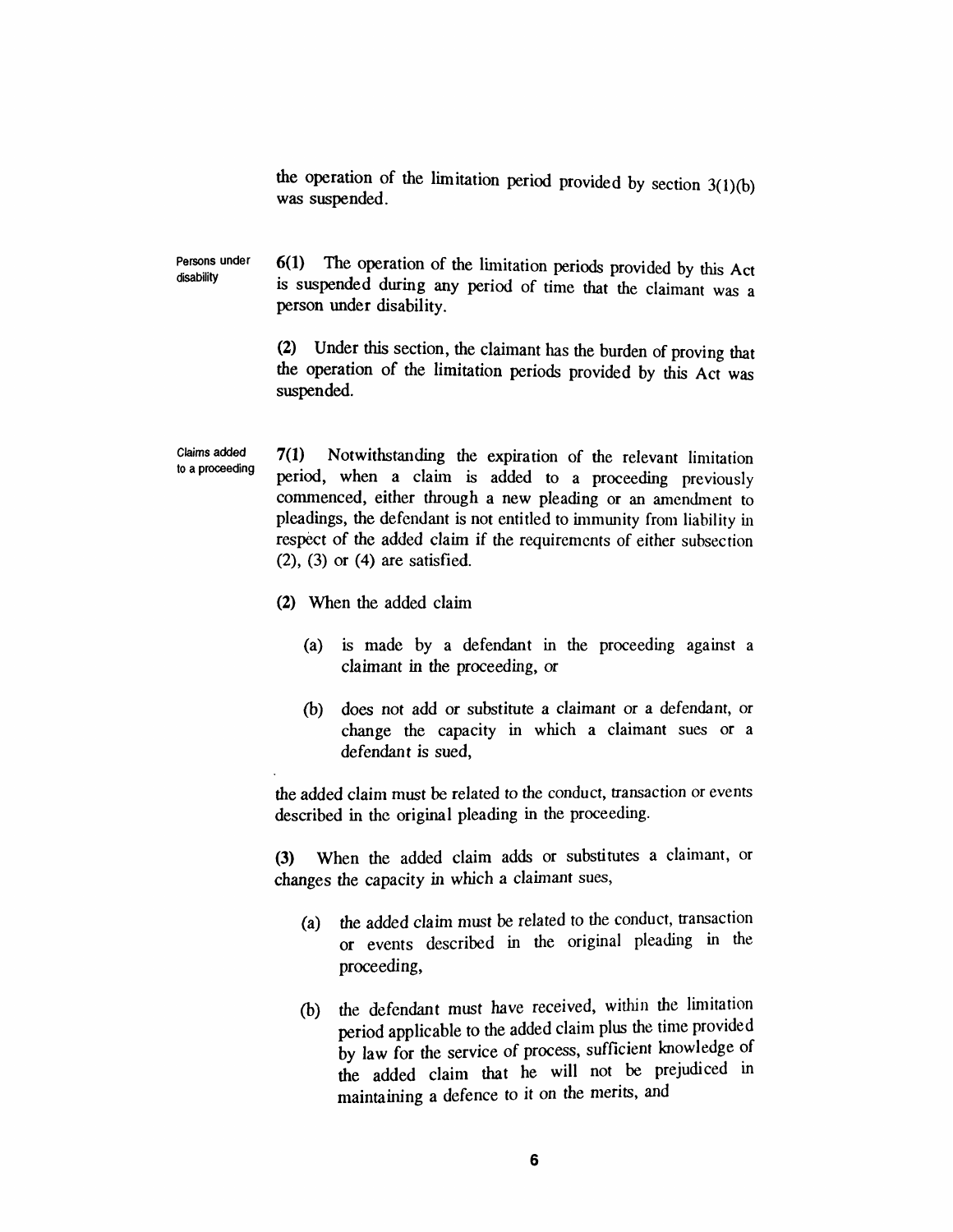*(c) the court must be satisfied that the added claim is necessary or desirable to ensure the effective enforcement of the claims originally asserted or intended to be asserted in the proceeding.*

*(4) When the added claim adds or substitutes a defendant, or changes the capacity in which a defendant is sued,*

- *(a) the added claim must be related to the conduct, transaction or events described in the original pleading in the proceeding, and*
- *(b) the defendant must have received, within the limitation period applicable to the added claim plus the time provided by law for the service of process, sufficient knowledge of the added claim that he will not be prejudiced in maintaining a defence to it on the merits.*
- *(5) Under this section,*
	- *(a) the claimant has the burden of proving*
		- *(i) that the added claim is related to the conduct, transaction or events described in the original pleading in the proceeding, and*
		- *(ii) that the requirement of subsection (3)(c), if in issue, has been satisfied,*
	- *and*
	- *(b) the defendant has the burden of proving that the requirement of subsection (3)(b) or (4)(b), if in issue, was not satisfied.*
- *Agreement 8 Subject to section 10, if an agreement provides for the reduction or extension of a limitation period provided by this Act, the limitation period is altered in accordance with the agreement.*

*Acknowledgment and part payment*

*9(1) In this section, "claim" means a claim for the recovery, through the realization of a security interest or otherwise, of an accrued liquidated pecuniary sum, including, but not limited to a principal debt, rents, income and a share of estate property, and*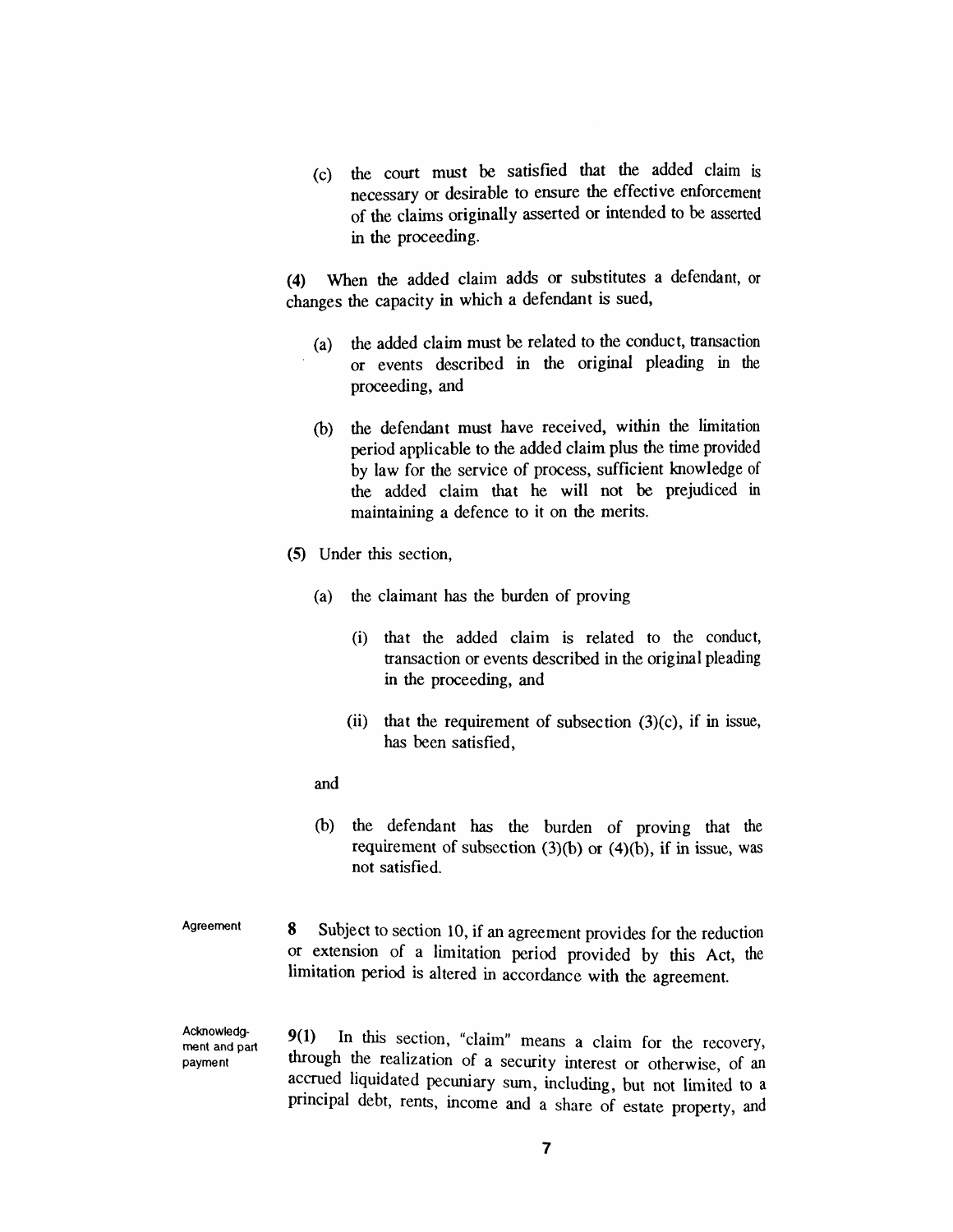*interest on any of the foregoing.*

*(2) Subject to subsections (3) and (4) and section 10, if a person liable in respect of a claim acknowledges the claim, or makes a part payment in respect of the claim, before the expiration of the limitation period applicable to the claim, the operation of the limitation period begins anew at the time of the acknowledgment or part payment.*

*(3) A claim may be acknowledged only by an admission of the person liable in respect of it that the sum claimed is due and unpaid, but an acknowledgment is effective*

- *(a) whether or not a promise to pay can be implied from it, and*
- *(b) whether or not it is accompanied by a refusal to pay.*

*(4) When a claim is for the recovery of both a primary sum and interest thereon, an acknowledgment of either obligation, or a part payment in respect of either obligation, is an acknowledgment of, or a part payment in respect of, the other obligation.*

*Persons affected by exceptions for agreement, acknowledgment and part payment*

*10(1) An agreement and an acknowledgment must be in writing and signed by the person adversely affected.*

*(2) An agreement made by or with an agent has the same effect as if made by or with the principal.*

*(3) An acknowledgment or a part payment made by or to an agent has the same effect as if made by or to the principal.*

*(4) A person has the benefit of an agreement, an acknowledgment or a part payment only if it is made*

- *(a) with or to him,*
- *(b) with or to a person through whom he derives a claim, or*
- *(c) in the course of proceedings or a transaction purporting to be pursuant to the Bankruptcy and Insolvency Act (Canada).*
- *(5) A person is bound by an agreement, an acknowledgment or a*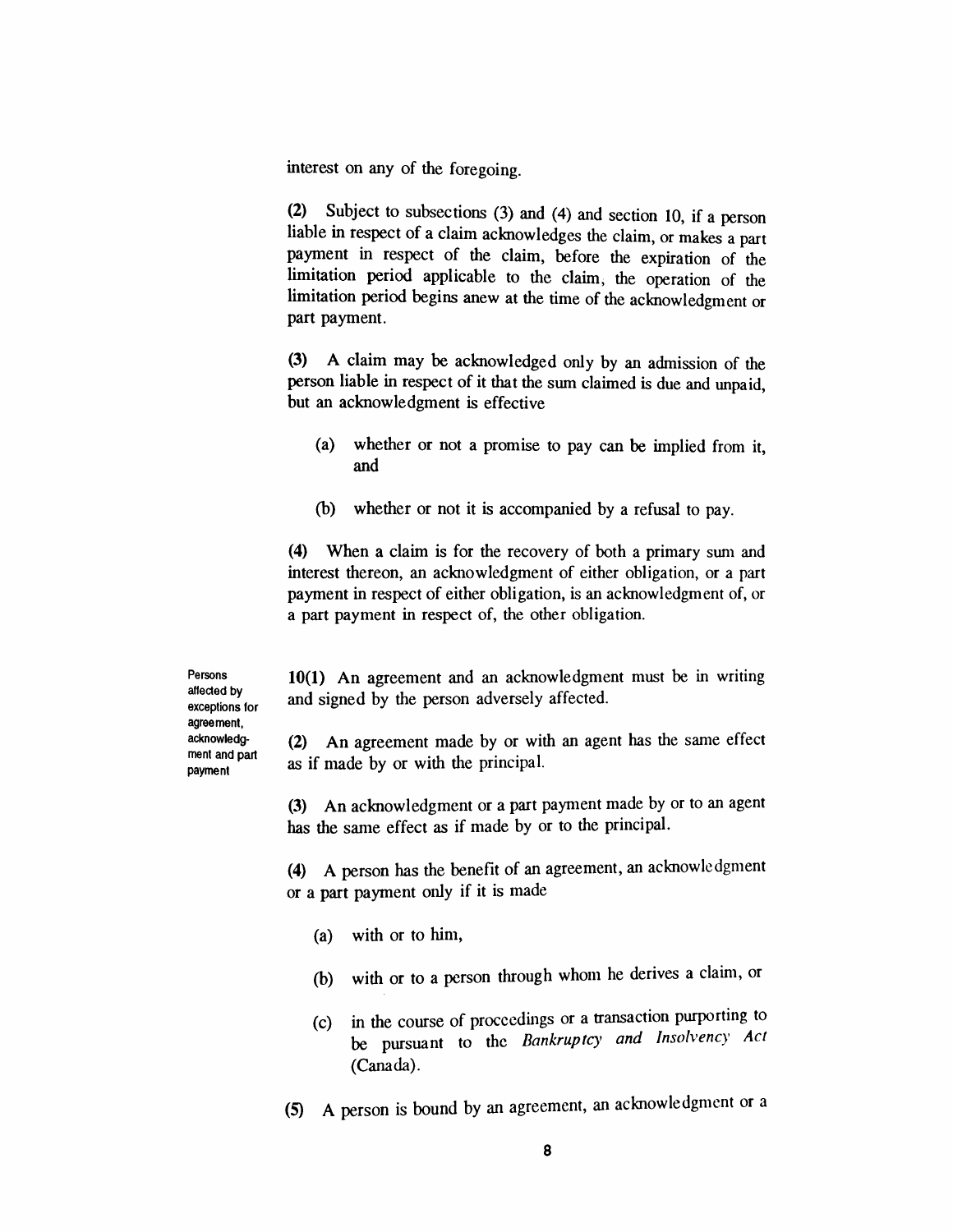*part payment only if*

- *(a) he is a maker of it, or*
- *(b) he is liable in respect of a claim*
	- *(i) as a successor of a maker, or*
	- *(ii) through the acquisition of an interest in property from or through a maker*

*who was liable in respect of the claim.*

*Judgment for payment of money 11 If, within 10 years after the claim arose, a claimant does not seek a remedial order in respect of a claim based on a judgment or order for the payment of money, the defendant, upon pleading this Act as a defence, is entitled to immunity from liability in respect of the claim.*

- *Conflict of laws 12 The limitations law of the Province shall be applied whenever a remedial order is sought in this Province, notwithstanding that, in accordance with conflict of law rules, the claim will be adjudicated under the substantive law of another jurisdiction.*
- *Transitional 13(1) Subject to subsection (2), this Act applies where a claimant seeks a remedial order in a proceeding commenced after the date this Act comes into force.*

*(2) A defendant is not entitled to immunity from liability in respect of a claim of which the claimant knew, or in his circumstances ought to have known, before this Act came into force and in respect of which a remedial order is sought*

- *(a) in time to satisfy the provisions of law governing the commencement of actions which would have been applicable but for this Act, and*
- *(b) within 2 years after the date this Act comes into force.*
- *Consequential 14 Section 60 of the Law of Property Act is amended by adding the following after subsection (2):*